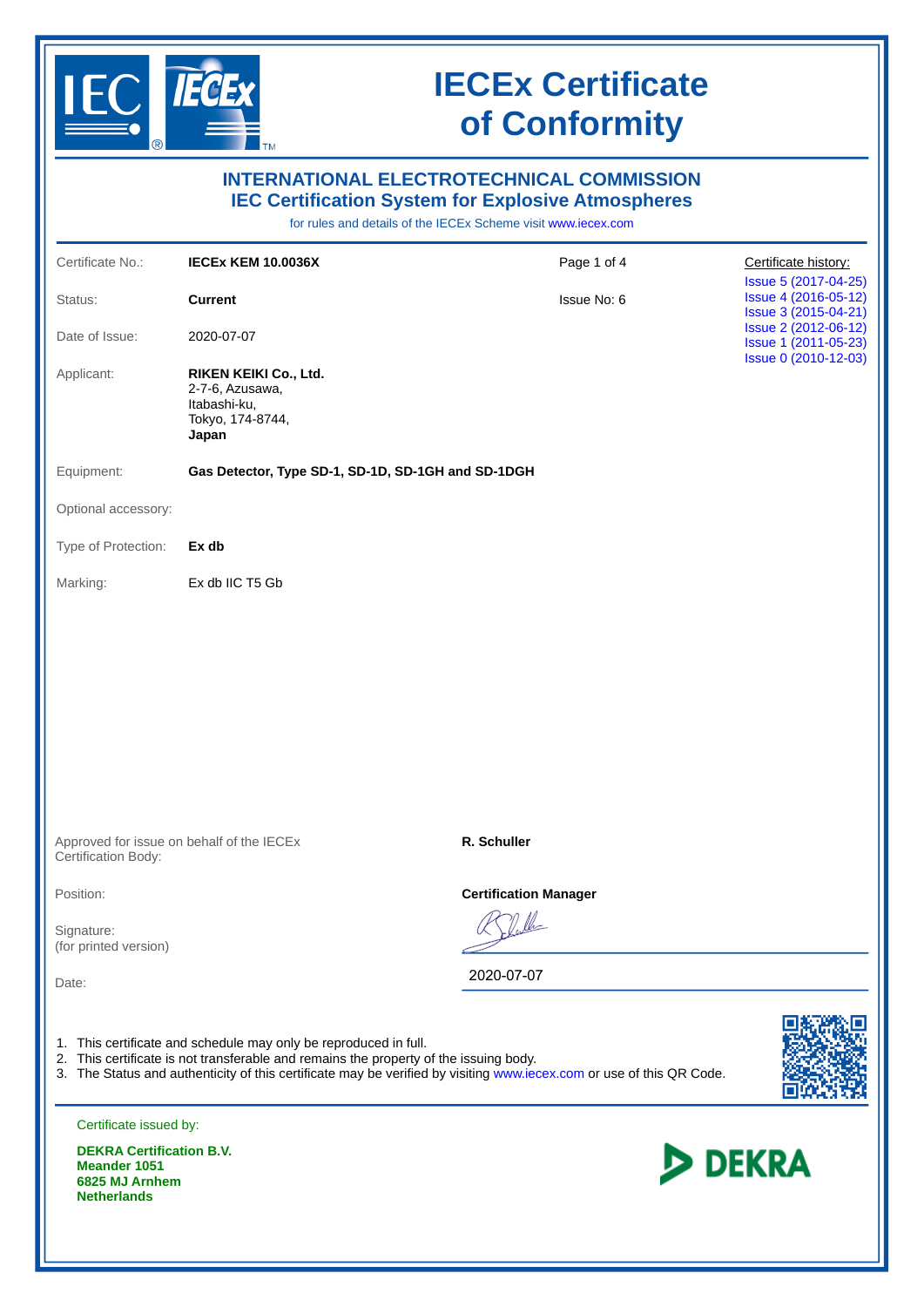

## **IECEx Certificate of Conformity**

| Certificate No.:                          | <b>IECEX KEM 10.0036X</b>                                                                      | Page 2 of 4                                                                                                                                                                                                                                                                       |
|-------------------------------------------|------------------------------------------------------------------------------------------------|-----------------------------------------------------------------------------------------------------------------------------------------------------------------------------------------------------------------------------------------------------------------------------------|
| Date of issue:                            | 2020-07-07                                                                                     | Issue No. 6                                                                                                                                                                                                                                                                       |
| Manufacturer:                             | RIKEN KEIKI Co., Ltd.<br>2-7-6, Azusawa,<br>Itabashi-ku,<br>Tokyo, 174-8744,<br>Japan          |                                                                                                                                                                                                                                                                                   |
| Additional<br>manufacturing<br>locations: | RIKEN KEIKI Co., Ltd.<br>2-3, Minamisakae-cho,<br>Kasukabe-shi,<br>Saitama, 344-0057,<br>Japan | RIKEN KEIKI NARA MFG. Co., Ltd.<br>49-1, Abe, Sakurai-shi,<br>Nara, 633-0054,<br>Japan                                                                                                                                                                                            |
|                                           |                                                                                                | This certificate is issued as verification that a sample(s), representative of production, was assessed and tested and found to comply with<br>the IEO Ctenderal liet helpwand that the monufacturerle quelity outers relative to the Everenduate covered by this contificate was |

the IEC Standard list below and that the manufacturer's quality system, relating to the Ex products covered by this certificate, was assessed and found to comply with the IECEx Quality system requirements.This certificate is granted subject to the conditions as set out in IECEx Scheme Rules, IECEx 02 and Operational Documents as amended

#### **STANDARDS** :

The equipment and any acceptable variations to it specified in the schedule of this certificate and the identified documents, was found to comply with the following standards

**IEC 60079-0:2017** Edition:7.0 Explosive atmospheres - Part 0: Equipment - General requirements

**IEC 60079-1:2014-06** Explosive atmospheres - Part 1: Equipment protection by flameproof enclosures "d" Edition:7.0

> This Certificate **does not** indicate compliance with safety and performance requirements other than those expressly included in the Standards listed above.

#### **TEST & ASSESSMENT REPORTS:**

A sample(s) of the equipment listed has successfully met the examination and test requirements as recorded in:

Test Report:

[NL/KEM/ExTR10.0031/06](https://www.iecex-certs.com/deliverables/REPORT/65978/view)

Quality Assessment Report:

[NO/PRE/QAR19.0018/01](https://www.iecex-certs.com/deliverables/REPORT/65245/view)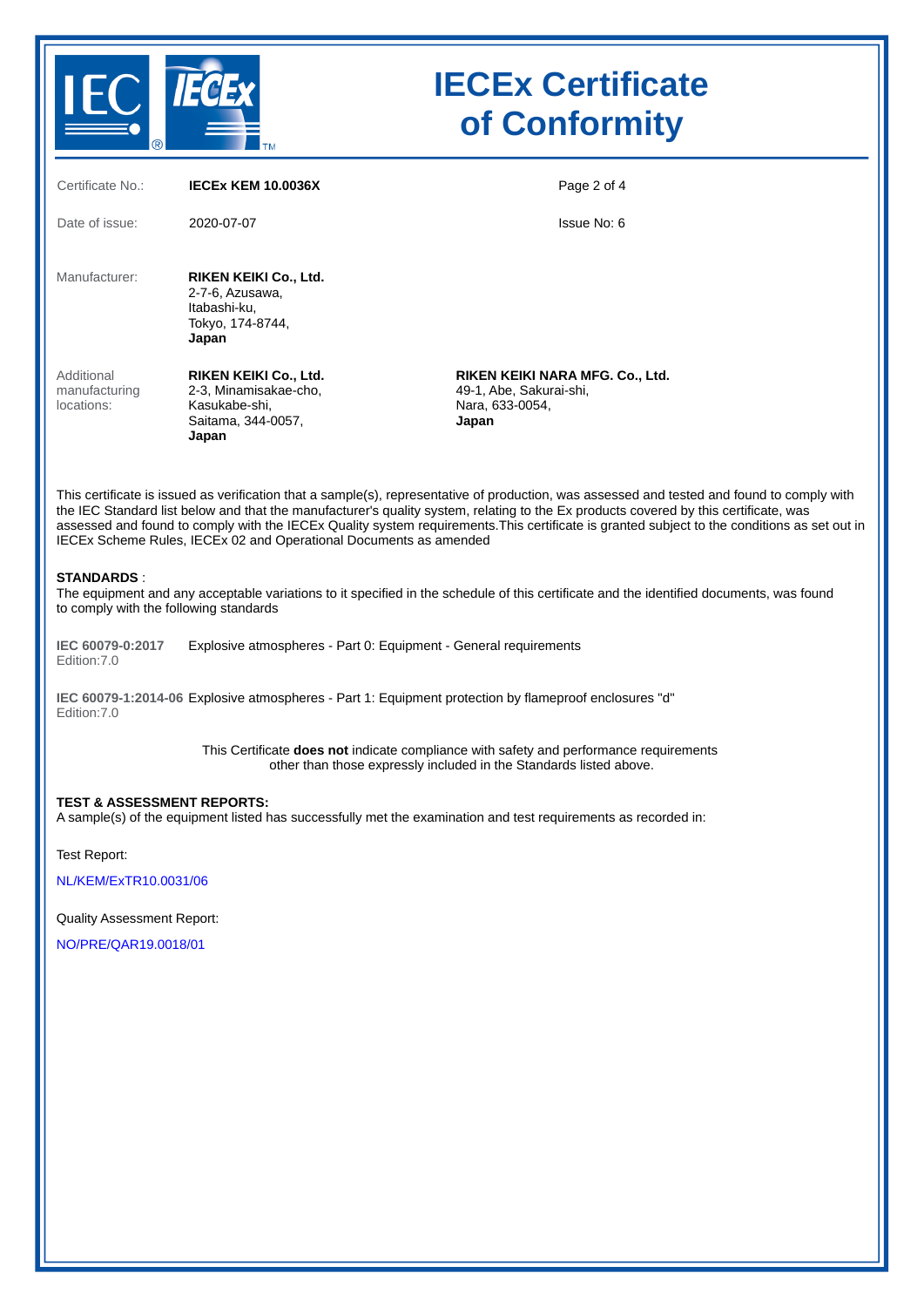

# **IECEx Certificate of Conformity**

Certificate No.: **IECEx KEM 10.0036X**

Page 3 of 4

Date of issue: 2020-07-07

Issue No: 6

#### **EQUIPMENT:**

Equipment and systems covered by this Certificate are as follows:

Gas detectors, Type SD-1, SD-1D, SD-1GH and SD-1DGH are fixed mount, continuous monitoring detectors and provide a 4 to 20 mA output signal (with or without HART communication).

The sensor of Type SD-1 and Type SD-1GH monitors the surrounding atmosphere and is protected by a guard. The sensor of Type SD-1D and Type SD-1DGH is protected by a cover with process connections to monitor the connected atmosphere at atmospheric pressure and a temperature not exceeding the ambient temperature range.

The examination of the gas detector does not include a judgement of the functional performance of the apparatus.

Ambient temperature range -20 °C to +60 °C.

Electrical data:

Supply SD-1: 24 Vdc, max. 125 mA (HART) Supply SD-1D: 24 Vdc, max. 125 mA (HART) Supply SD-1GH: 24 Vdc, max. 130 mA (HART) Supply SD-1DGH: 24 Vdc, max. 130 mA (HART) Contact output (Relay): max. 30 Vdc / 250 Vac, max. 0.5 A

### **SPECIFIC CONDITIONS OF USE: YES as shown below:**

- The plastic window is submitted to tests corresponding to the low risk of mechanical danger.

- The property class of the cover screws is at least A\*-70.
- The flameproof joints are not intended to be repaired.